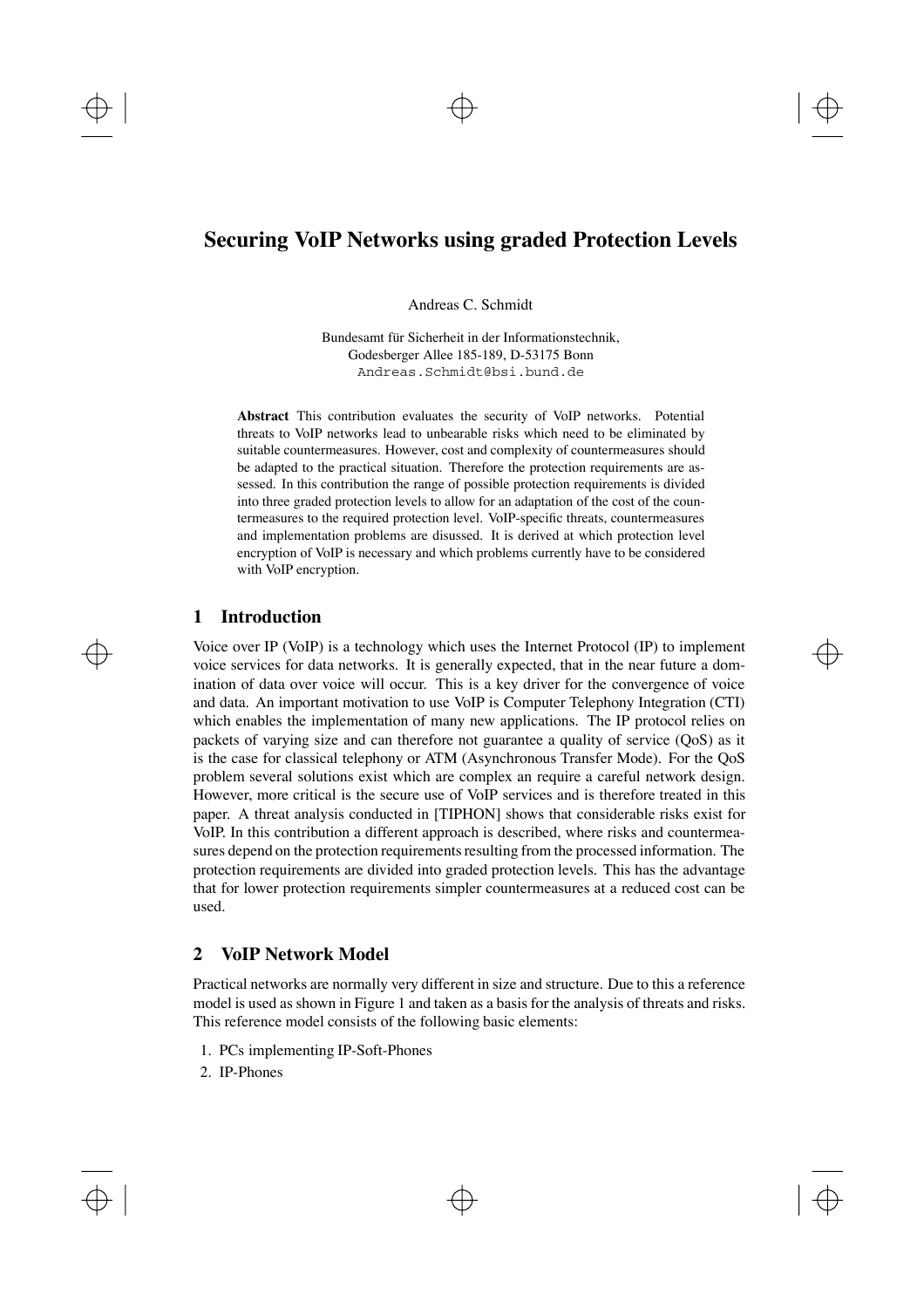- 3. Call Server (to process the calls)
- 4. Physical links
- 5. VoIP-Provider (here: interconnects two sites)
- 6. Logical configuration connections (see broken lines in Figure 1)
- 7. Switches
- 8. Router (voice-enabled)
- 9. Network Management
- 10. Interfaces of terminal devices and network components.

Hereby the switches in Figure 1 represent a switched Ethernet Local Area Network (LAN) consisting of Layer 2 and possibly Layer 3 switches. Switched Ethernet is a prerequisite for the reasonable use of VoIP technology for business quality voice service. VoIP over shared media or the Internet, although interesting applications may exist, is not considered here.



**Figure 1:** Network reference model

# **3 Assessment of Protection Requirements**

The assessment of protection requirements in this contribution is based on three basic security properties: availability, integrity and confidentiality. Hereby integrity is defined to comprise also authenticity.

The required protection with regard to the three basic security properties depends on the practical situation and is divided into three graded protection levels. They cover a range from low to moderate up to very high protection requirements as depicted in Table 1.

Using the criteria listed in Table 1 it is possible to derive the protection level for any given network. The protection level of the network is the maximum level resulting from the criteria when applied to the network.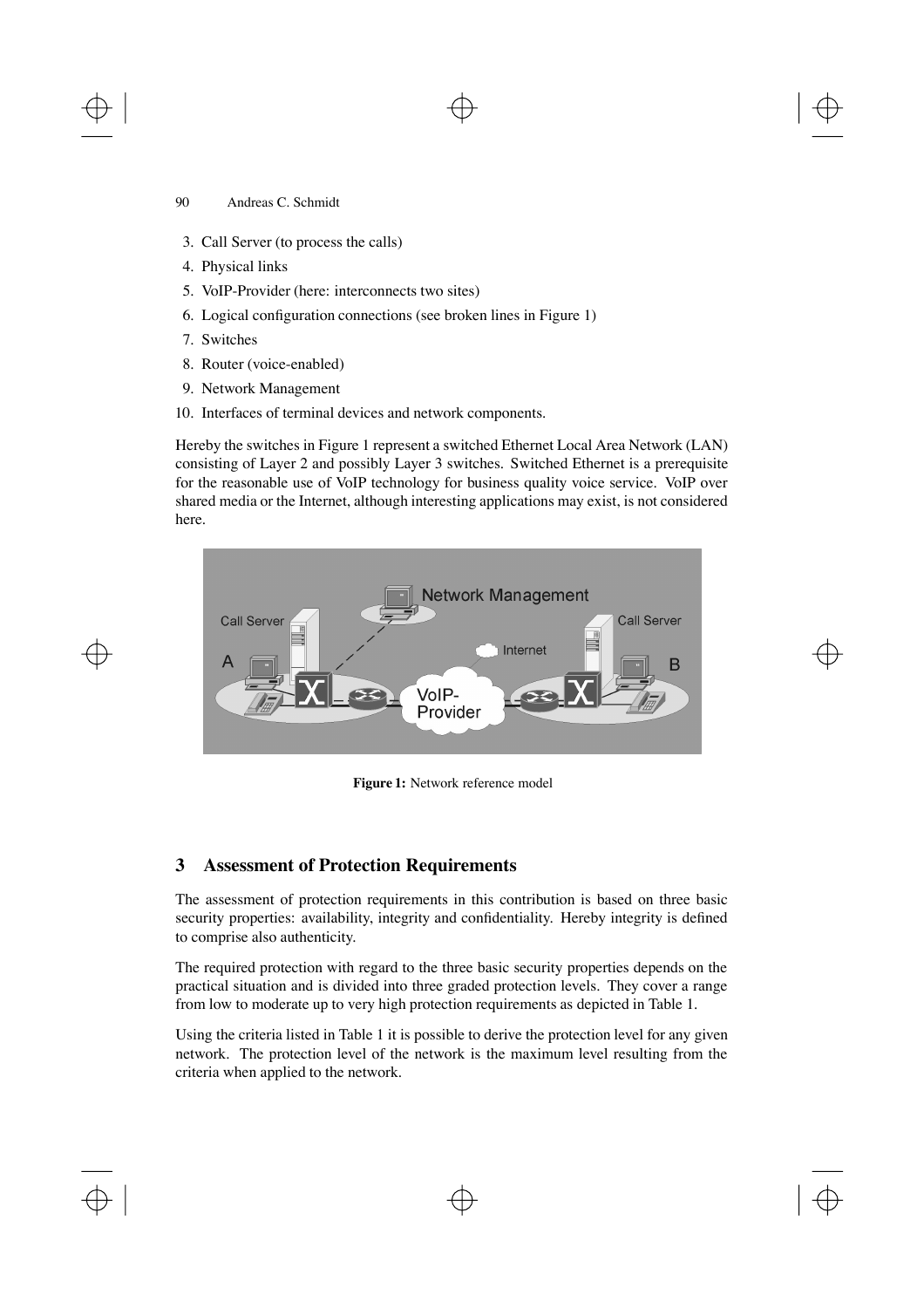

**Figure 2:** The protection levels comprise the three basic security properties: availability, integrity (including authenticity) and confidentiality

| <b>Criterion</b>     | <b>Protection Level 1</b> | <b>Protection Level 2</b> | <b>Protection Level 3</b> |
|----------------------|---------------------------|---------------------------|---------------------------|
| Max. duration of     | 1 day per failure/        | 1 hour per failure/       | 10 minutes per failure/   |
| failure/             | 10 days                   | 10 hours                  | 20 minutes                |
| cumul. downtime per  |                           |                           |                           |
| year                 |                           |                           |                           |
| Strength of attacks  | Attack by simple          | Attack by qualified       | Attack by sophisticated   |
|                      | means                     | means                     | means                     |
| Degree of secrecy    | Unrestricted to           | Confidential              | Secret and higher         |
|                      | restricted                |                           |                           |
| Financial            | Uncritical                | Critical                  | Highly critical           |
| consequences         |                           |                           |                           |
| Personal and         | Damage with little        | Damage with serious       | Damage of vital signif-   |
| organisation related | consequences              | consequences              | icance                    |
| data                 |                           |                           |                           |

**Table 1:** Criteria for selection of a protection level

# **4 Generic Threats to the VoIP-Service and Risk Analysis**

VoIP services and the underlying technology can be subject of a multitude of threats. In the following major generic threats are described, which can occur in the network reference model shown in Figure 1. The specific threat scenario for a practical network can be derived by mapping the generic threats onto that network.

**Denial of Service (DoS):** the attacker impairs the availability of information and VoIP services by using one or more of the following attack methods:

- **–** Flooding the call server, network or terminal devices
- **–** Injecting of Disconnect or Connect messages
- **–** Sending forged error messages.

**Eavesdropping of User Information:** the attacker eavesdrops user data and information exchanged during VoIP calls. Note, that the VoIP-provider network shown in Figure 1 is

 $\oplus$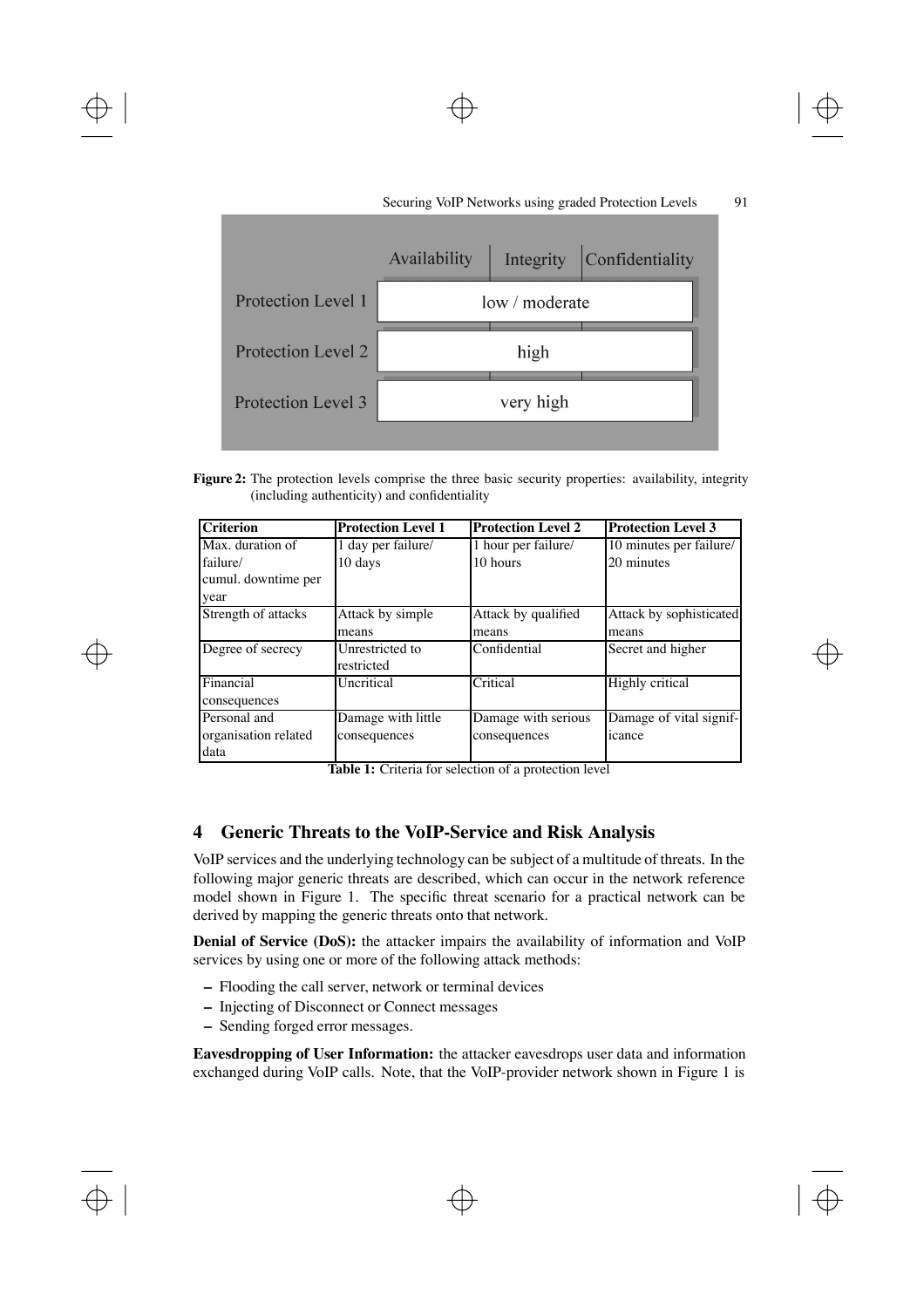assumed uncontrollable for the customer and includes a connection to the Internet. An attacker could use the following means:

- **–** Attaching a protocol analyser to the network
- **–** Establishing a conference session imperceptible for the other parties
- **–** Using system weaknesses or logical access to the call server or other system components.

**Unauthorized Access:** the attacker can obtain access to the VoIP service without being authorized for this service. This means that the attacker cannot be charged for the service or gets unauthorized access to information.

**Network Manipulation:** the attacker is able to change the configuration of the VoIP network. He can manipulate the network, eavesdrop and manipulate information. He can perform denial of service and man in the middle attacks by using one or more of the following attack methods:

- **–** Physical or logical access to configuration ports of system components
- **–** Access to the call server enables denial of service, man in the middle attacks, change of user related registration data and assignments

**Spoofing:** the attacker uses authentication information which has not been assigned to him by:

- **–** Gaining the information by eavesdropping or other means
- **–** Hijacking a link after successful authentication

**Alteration of User Information:** the attacker modifies voice mails or messages or impairs the integrity of user information by:

Deletion of information

Modification of stored or transmitted information.

Other relevant threats, which can occur in VoIP networks, but are not detailed here are e.g.:

Repudiation, forgery, viruses and traffic analysis.

In Table 2 a simplified evaluation of the risks resulting from the identified threats is given. In order to determine the risks the estimated cost for an attacker is related to motivating factors like benefit or the potential damage the attacker could cause.

# **5 Countermeasures**

The concept of graded protection levels is characterized by the important property, that cost and complexity of the countermeasures depend on the protection level. The countermeasures e.g. for protection level 1 need to withstand attacks based on simple means only. Graded protection levels allow for a more cost effective, simpler implementation of countermeasures, depending on the required protection level.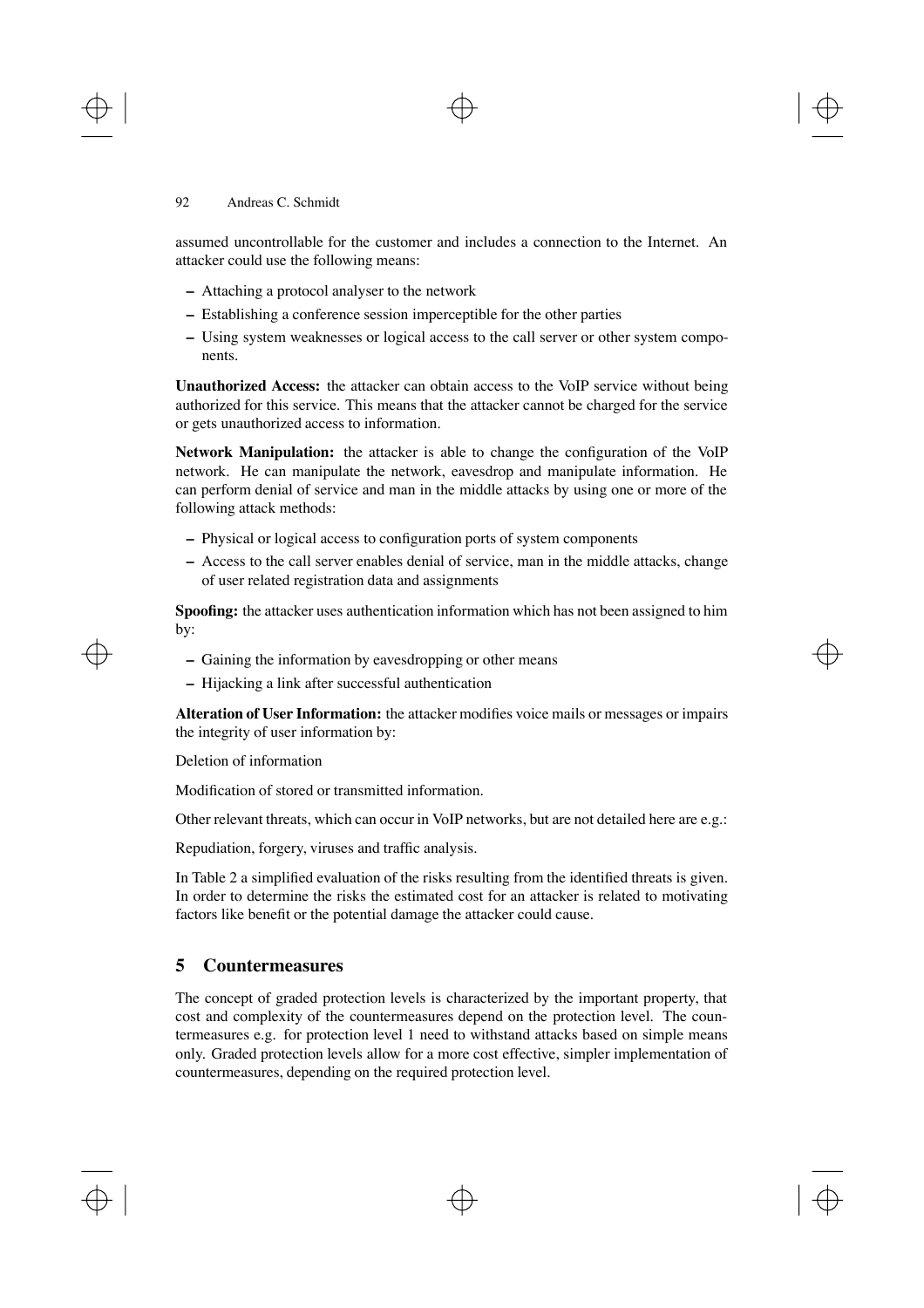# Securing VoIP Networks using graded Protection Levels 93

 $\oplus$ 

 $\oplus$ 

|                | <b>Level</b> Threat                                             | <b>Remarks</b>                                                                                                                        | <b>Risk</b> |
|----------------|-----------------------------------------------------------------|---------------------------------------------------------------------------------------------------------------------------------------|-------------|
|                | Without a suitable network design and counter-Unbearable<br>DoS |                                                                                                                                       |             |
|                | Eavesdropping                                                   | measures an attacker can implement threats by                                                                                         |             |
|                | <b>Unauthorized Access</b>                                      | simple means. The risk for the given threats is                                                                                       |             |
|                | <b>Network Manipulation</b>                                     | therefore assumed unbearable.                                                                                                         |             |
|                | Spoofing                                                        |                                                                                                                                       |             |
|                | Alteration                                                      | The low protection level and the fact that qualified Bearable<br>means would be needed for an attack leads to a<br>bearable risk.     |             |
| $\mathfrak{D}$ | See class 1.                                                    | The protection level of the information and the Unbearable<br>possibility of qualified attacks leads to an unbear-<br>able risk.      |             |
| 3              | See class 1.                                                    | The protection level of the information and the Unbearable<br>possibility of highly qualified attacks leads to an<br>unbearable risk. |             |

**Table 2:** : Risk evaluation

#### **5.1 Protection Level 1**

The two sites A and B shown in Figure 3 are assumed to be secured infrastructures where physical access to all network elements is controlled. It is assumed that a baseline protection comparable with the baseline protection manual [BPM] is implemented. The countermeasures given below address VoIP specific Problems.



**Figure 3:** Countermeasure for protection level 1: firewall implementation

**Access Control:** For prevention of unauthorized use of VoIP resources including the transmission of curruptive data from DoS attacks, several activities are necessary:

- **–** Assignment of access rights according to an access control policy
- **–** Verification of the access rights for each user or terminal before a VoIP service is granted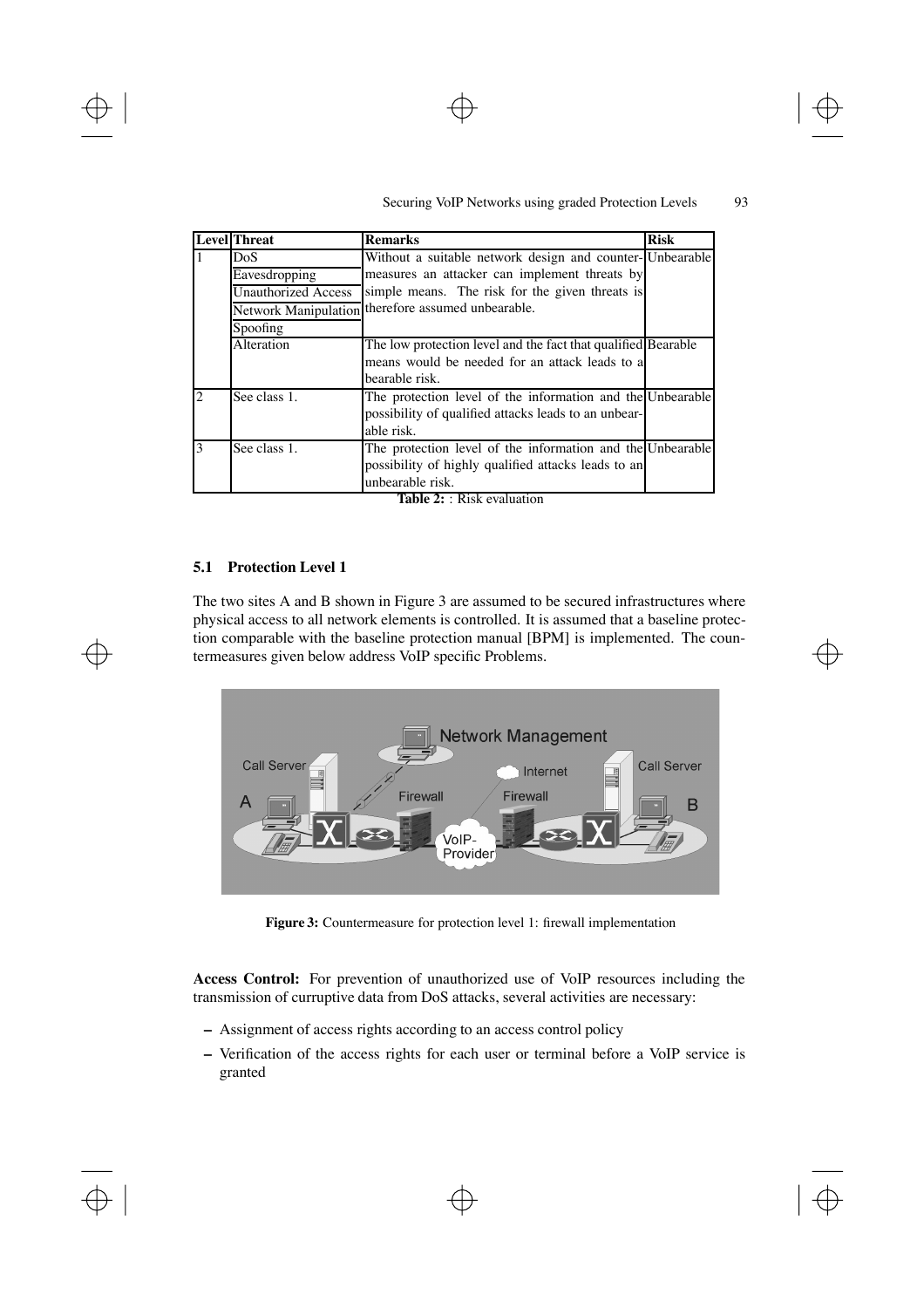- **–** A VoIP-enabled firewall should be used to allow for authorized access from external devices. DoS attacks are filtered as far as possible. A problem are dynamically allocated port numbers and the latency requirements of VoIP traffic. A dynamic firewall is needed which introduces only a small latency
- **–** Use of an Intrusion Detection System for detection of internal and external intruders.

**Authentication:** It is verified that a user or entity has the claimed identity:

- **–** A password or pin mechanism should be used during logon to the VoIP network
- **–** Passwords and pins should be sent encrypted
- **–** The identity of terminal devices is verified before a call is proceeded by the VoIP network.

**Prevention of eavesdropping:** It is assumed that an attacker uses only simple means. This can be exploited to identify cost effective countermeasures:

- **–** Each network port receives only VoIP packets destined for this port and the attached terminal device according to a given ID
- **–** A reasonable network partitioning for security reasons should be introduced
- **–** All external connections should make use of dedicated lines or VPN solutions
- **–** VoIP calls over the Internet are not considered here, due to limited quality and security
- **–** A trustworthy VoIP provider should be selected.

**Secure Configuration:** One important task of secure configuration is the prevention of network modification and the resulting consequences. As standardized countermeasures are described in the literature (e.g. [BPM]), specific countermeasures for VoIP are adressed here:

- **–** Control and protection of inband access to network components. The network management system is protected against physical and logical access of other persons than the administrator in charge
- **–** Secure Call Server: All unnecessary applications should be removed from the call server. Only the administrator should be able to make changes to the call server. The same holds for VoIP-Gateways. The call server is protected against unauthorized access of internal or external attackers
- **–** Secure Configuration of all terminal devices
- **–** Secure connection between network management and the networks A and B
- **–** Implementation of standard countermeasures according to e.g. [BPM].

#### **5.2 Protection Level 2**

Countermeasures for protection level 2 are designed to withstand qualified attacks. The two sites A and B are assumed to be secured infrastructures where physical access to all network devices is strictly controlled. However, when information is carried over long distances and otherwise uncontrollable networks suitable physical protection is in most cases not feasible or too expensive. In Figure 4 IP encryptors are used to protect VoIP user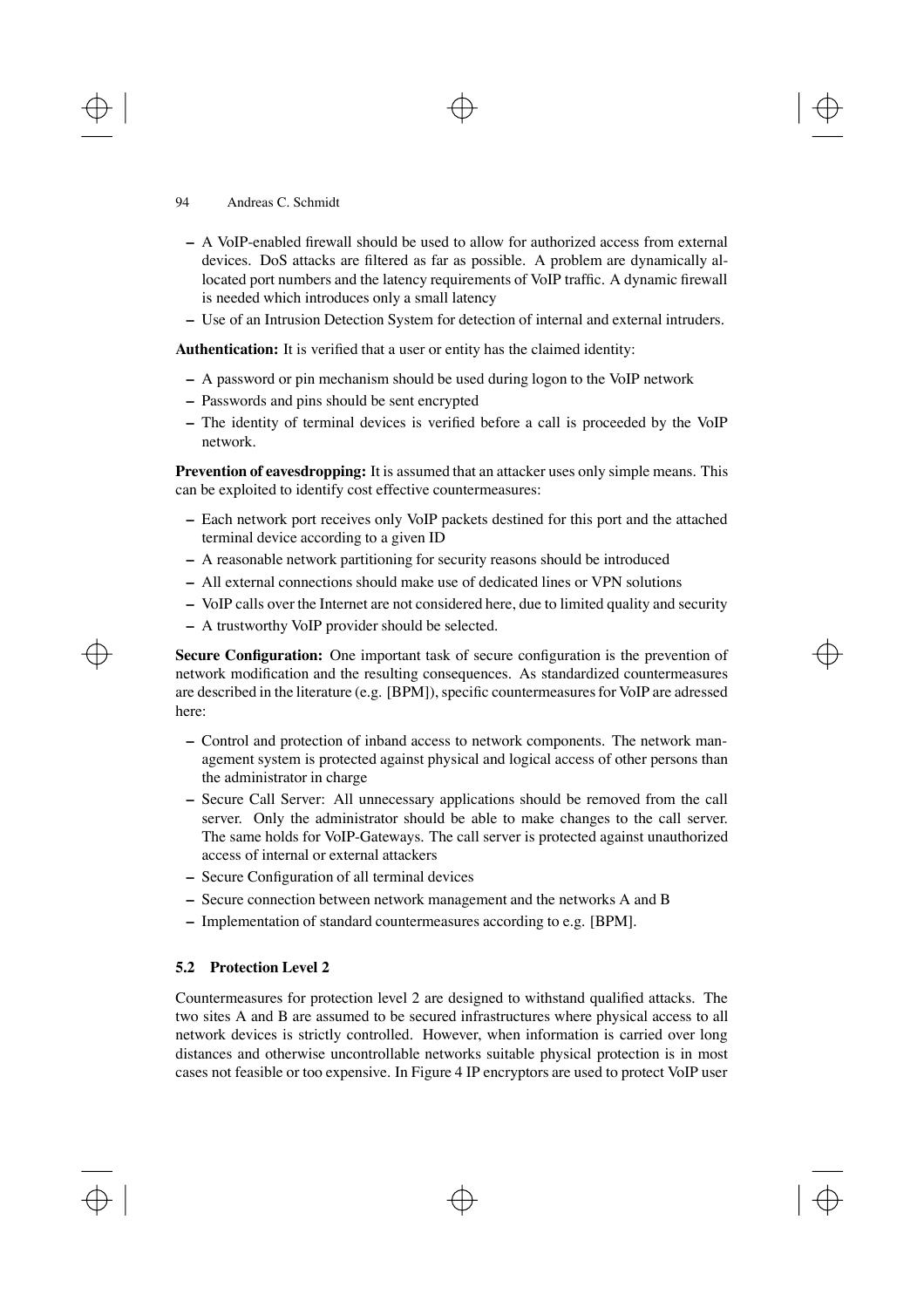data against eavesdropping during transmission over the provider network. Combined with the encryptor is an access control function depicted as firewall in Figure 4. This is done because encryption provides only some kind of implicit access control. Furthermore, it is assumed that IT baseline protection and relevant countermeasures for protection level 1 are already implemented.



**Figure 4:** Countermeasure for protection level 2

Further countermeasures for protection level 2 are:

- **–** remote logical configuration connections are protected by cryptographic means in case physical protection is not feasible or too expensive
- **–** configuration ports are protected
- **–** security clearance for personnel possibly obtaining knowledge of sensitive information is conducted
- **–** only accredited security hardware is used
- **–** an audit programme for countermeasures is designed and managed.

To obtain a comprehensive set of countermeasures it is important to perform a detailed security concept taking into acount all known threats and risks for the given VoIP-Network.

#### **5.3 Protection Level 3**

Countermeasures for protection level 3 should withstand highly qualified attacks and are therefore difficult to implement. VoIP technology and its security features are not yet stable and mature. Suitable countermeasures remain to be defined.

# **6 Implementation Problems**

The encryption of VoIP traffic leads to several difficulties. At first a suitable standard needs to be selected. One approach is to implement encryption as an IP layer service according to the IPSEC standard [RFC2401]. However, IPSEC does not integrate well with VoIP and leads to a considerable overhead, because VoIP packets are typically small. In addition